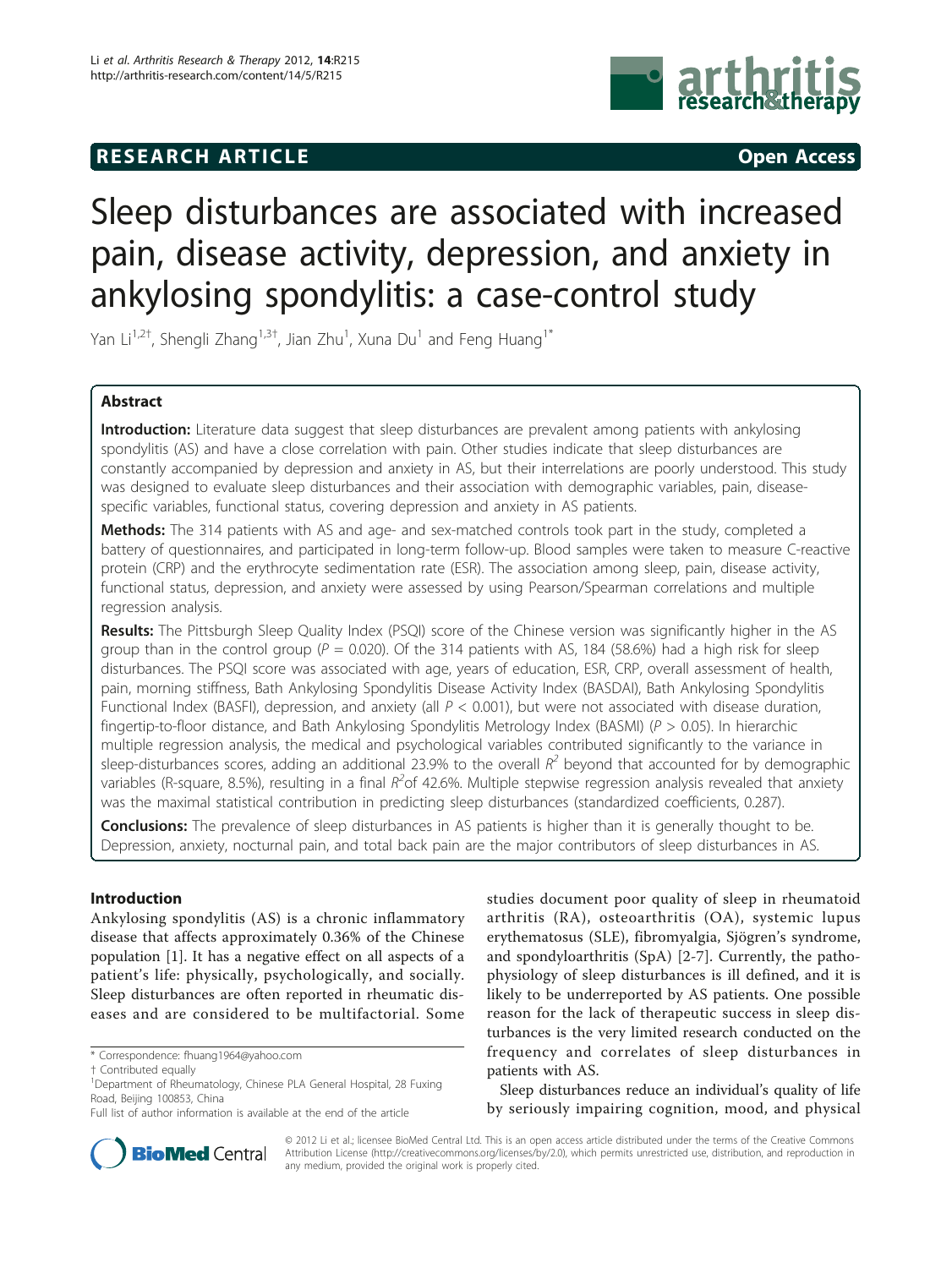symptoms of diseases. A cross-sectional study investigating the effects of sleep deprivation on cognition and work performance of residents and interns in Korea reported severe sleep deprivation (average night sleep, less than 4 hours) was associated with a higher level of stress, more-frequent attention deficit, and difficulty in learning [[8](#page-8-0)]. In a very large sample of 5,877 participants aged between 15 and 54 years, reduced quantity of sleep seemed to be associated with difficulties in coping with stressful life events [[9](#page-8-0)]. Sleep also plays an important role in learning processes and memory consolidation; poor sleep usually is associated with decreased academic performance and reduced neurobehavioral functioning [[10\]](#page-8-0). Moreover, a number of longitudinal studies [\[11](#page-8-0)-[13](#page-8-0)] indicate that insomnia or poor sleep is a risk factor for major depression and anxiety. Presumably, effects of poor sleep on cognition and mood are due to reducing cerebral blood flow and metabolic rate in the thalamus, prefrontal and parietal cortices, and elevating the activity of the stress systems (the autonomic sympathoadrenal system and the hypothalamic-pituitary-adrenal system) [[14](#page-8-0),[15](#page-8-0)]. Furthermore, sleep alterations increase the pathologic significance of any disease and reduce general well-being [[16,17\]](#page-8-0). Clinical studies reported that sleep problems are inversely associated with the pain threshold at all sites, suggesting a defect in central pain processing [[2](#page-8-0)]. Martin [[18\]](#page-8-0) suggested a cause-and-effect relation between sleep dysfunction, psychological effects, and musculoskeletal function changes; the greatest effect of sleep disturbances would be a reduction in highintensity physical exercise tolerance. Therefore, poor sleep could cause a negative impact on exercise and rehabilitation of AS patients. Few studies have been conducted to explore the relation among sleep and physical and psychological symptoms.

Although, the prevalence, type, and severity of sleep complaints in an AS population have been difficult to judge, it has been reported to occur in 15.4% to 80% of patients with AS, reflecting divergent definitions of sleep disturbance and instruments of measure. Hultgren *et al.* [[19\]](#page-8-0) studied 43 male and 27 female patients with AS, completed a sleep questionnaire, and the results were compared with earlier findings in 3,558 persons randomly selected from the general population. Too little sleep was reported by 80.8% of the female and 50.0% of the male patients, compared with 28.8% and 21.8%, respectively, in the reference group. Another study [[7](#page-8-0)] assessed the sleep quality of patients with spondyloarthropathy (SpA) with the PSQI in Canada; 69% of the sample were classified as poor sleepers, and worse functional status was associated with poorer sleep quality, longer sleep latency, shorter sleep duration, and poorer sleep efficiency. A recent study [\[20](#page-8-0)] of sleep disturbance, assessed by the fourth item of the Hamilton anxiety scale,

was found in 15.4% of 110 patients with AS. Although sleep complaints are commonly reported in rheumatism, little is known in persons with AS. Moreover, it is unclear whether the severity of AS is directly related to poor sleep quality. Specifically, given the considerable adverse effects of sleep disturbances on clinical outcomes, identifying the factors associated with poor sleep is an important goal. Studies addressing this issue have had some limitations: small sample size, inclusion of patients with SpA, and lack of comprehensive assessment of sleep quality and physical and psychological status.

The objective of this study were (1) to determine the prevalence of sleep disturbances and their association with demographic variables, disease-specific variables, and other variables that can have an impact on sleep; and (2) to evaluate the statistical contribution in predicting sleep disturbances in AS patients.

#### Methods

For long-term follow-up, patients were recruited from two rheumatology clinics and departments in the Chinese PLA General Hospital, and the healthy controls were recruited from three communities. All patients met the 1984 modified New York classification criteria for AS [[21\]](#page-8-0). The 102 age- and sex-matched healthy controls (84 men, 18 women) were included in this case-control study. Controls were group matched by age groups (15 to 20 years, 21 to 25 years, 26 to 30 years, and 30 years and older), meaning that the proportion of controls in each age group was identical to the proportion of patients in each age group. The patients and controls who had malignancy, fibromyalgia, serious infections or systemic diseases, and other chronic diseases were excluded from the study. The study was approved by the Chinese PLA General Hospital ethics committee, and all participants gave their written informed consent, according to the Declaration of Helsinki.

Demographic characteristics, age, years of education, occupation, marital status, disease duration, and duration of morning stiffness were documented for each patient. The patients were subjected to a detailed investigation including hemogram, liver, and kidney-function tests, to exclude other diseases that may cause sleep disturbances. Sleep quality was assessed by using the Chinese version of the PSQI; depressive symptoms, with Zung self-rating depression scale (SDS), and anxiety symptoms with the Zung self-rating anxiety scale (SAS). Overall assessment of health score in AS patients was determined from a visual analogue scale (VAS), recording from 0 cm (none) to 10 cm (very severe); the pain score by visual analogue scale (VAS, 0 to 10 cm), included nocturnal pain (last week/spine/at night due to AS) and total back pain (last week/spine/due to AS). The disease activity was evaluated by the BASDAI, CRP, ESR, and duration of morning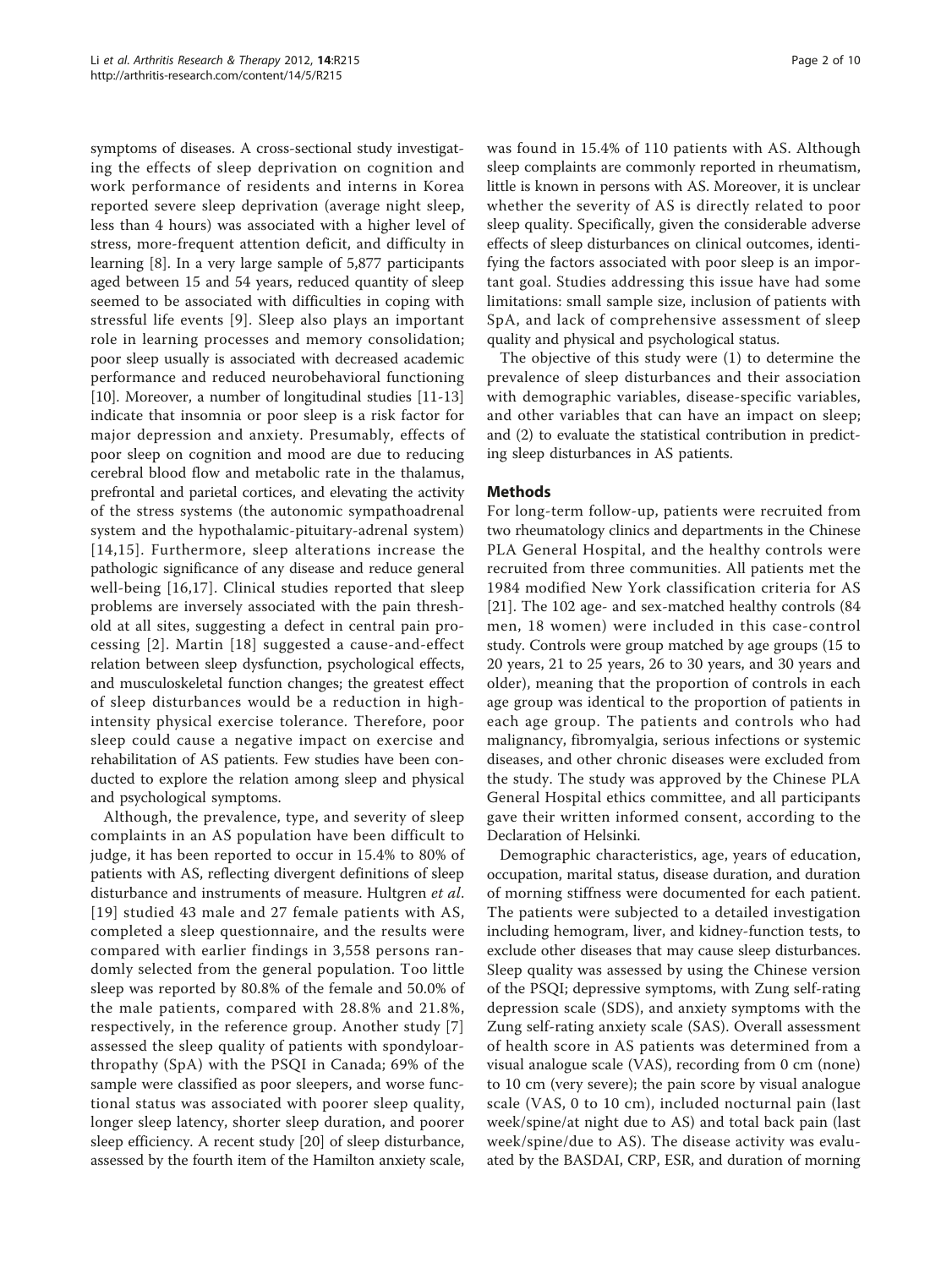stiffness; the functional state was assessed by BASFI, metrologic measurements by fingertip-to-floor distance, and BASMI. The PSQI, SDS, and SAS were used in healthy controls to assess sleep, depression, and anxiety respectively.

#### Sleep quality

Sleep during the month preceding the evaluation was examined by using the PSQI, which includes 19 questions completed by the subject. These 19 items were broken down into the following seven components: subjective sleep quality, sleep latency, sleep duration, habitual sleep efficiency, sleep disorders, use of hypnotics, and daytime dysfunction. Sleep latency is assessed by two questions rated according to time to fall asleep. Sleep duration by one question rated 4 on a Likert scale from >7 to <5 hours, and sleep efficiency by hours asleep divided by total of hours in bed. Use of hypnotics and poor daytime functioning are rated by a 4-point Likert scale (not during the past month, less than once per week, once or twice per week, 3 or more times per week). Sleep disorders were assessed with nine questions focused on waking up in the middle of the night or early in the morning, getting up to go to the toilet, difficulty breathing properly, coughing or snoring loudly, being too cold, being too hot, having nightmares, experiencing pain, or other reasons for disturbed sleep. Each question is rated with a 4-point Likert scale (not during the past month, less than once per week, once or twice per week, 3 or more times per week). Subjective sleep is evaluated with one question rated by a 4-point Likert scale from very good to very bad. The seven components were each scored from 0 (no difficulty) to 3 (severe difficulty), and summed, to give an overall score ranging from 0 to 21. Participants were dichotomized into a poor-sleep group if the PSQI was >7.0 and a good-sleep group if the PSQI was ≤7.0 [\[22\]](#page-8-0).

#### Depressive symptoms

The depression levels of the patients were evaluated by using the SDS. This scale consists of 20 questions that examine the somatic, affective, and psychological symptoms associated with depression. Each question is scored between 1 and 4 (rarely, sometimes, frequently, and always). The total score varies between 20 and 80. Higher scores reflected more-severe depression. A score of 50 to 69 shows the existence of depression, and a score of 70 or higher means extreme depression [\[23](#page-8-0)].

#### Anxiety symptoms

The revised SAS was used to evaluate the level of anxiety-related symptoms during the last week before the survey. This self-administered test has 20 questions, with 15 items worded toward increasing anxiety levels and five

questions worded toward decreasing anxiety levels. Each question was scored on a scale of 1 to 4 (rarely, sometimes, frequently, and always). The scores ranged between 20 and 80. A score of 50 to 69 shows the existence of anxiety, and a score of 70 or higher means extreme anxiety [\[24\]](#page-8-0).

#### Data analysis

Descriptive statistics were used for assessing the parameters related to disease. The differences in terms of variables that are studied in patients who are grouped as experiencing poor sleep and good sleep, according to the PSQI, were evaluated with independent sample Mann-Whitney  $U$  test and a  $t$  test. The relations between the sleep and the other evaluation parameters were examined with Spearman rank correlation analysis. Hierarchic multiple regression analysis was chosen to analyze the contribution of demographic, medical, and psychological variables to sleep disturbances. Stepwise multiple regression analysis was designed to find the most powerful predictor of sleep disturbances. Statistical analysis was performed by using SPSS 17.0, and the level of significance was set at  $P < 0.05$ .

#### Results

#### Patient characteristics

Of the 318 AS patients who agreed to participate in this study, 314 (98.7%) returned their completed questionnaires, and four patients were no longer interested and/ or had no time to participate.

Demographic and clinical characteristics of the patients are given in Table [1](#page-3-0). The 314 consecutive patients with AS (234 men, 80 women) were included in the study. The mean age of patients was  $27.6 \pm 8.3$ years, and the mean disease duration was  $6.1 \pm 4.9$ years. The mean PSQI, SDS, and SAS scores of patients were 6.6 ± 3.6, 47.3 ± 10.5, and 48.4 ± 8.1, respectively.

#### Sleep-disturbances parameters

As shown in Table [2,](#page-3-0) components of PSQI include subjective sleep quality, sleep latency, sleep duration, habitual sleep efficiency, sleep disorders, use of hypnotics, and daytime dysfunction. The seven components were each scored from 0 (no difficulty) to 3 (severe difficulty). When the score of the components was  $\geq 2$ , the component was regarded as indicating sleep disturbance. We found that poor subjective sleep quality was 22.3%, sleep latency was 22.9%, sleep duration was 13.4%, habitual sleep efficiency was 25.6%, sleep disorders was 30%, use of hypnotics was 2.9%, and daytime dysfunction was 57.6% in patients with AS. The most prominent sleep disturbance was daytime dysfunction. Despite the high incidence of sleep disturbance in AS patients, they rarely use hypnotics.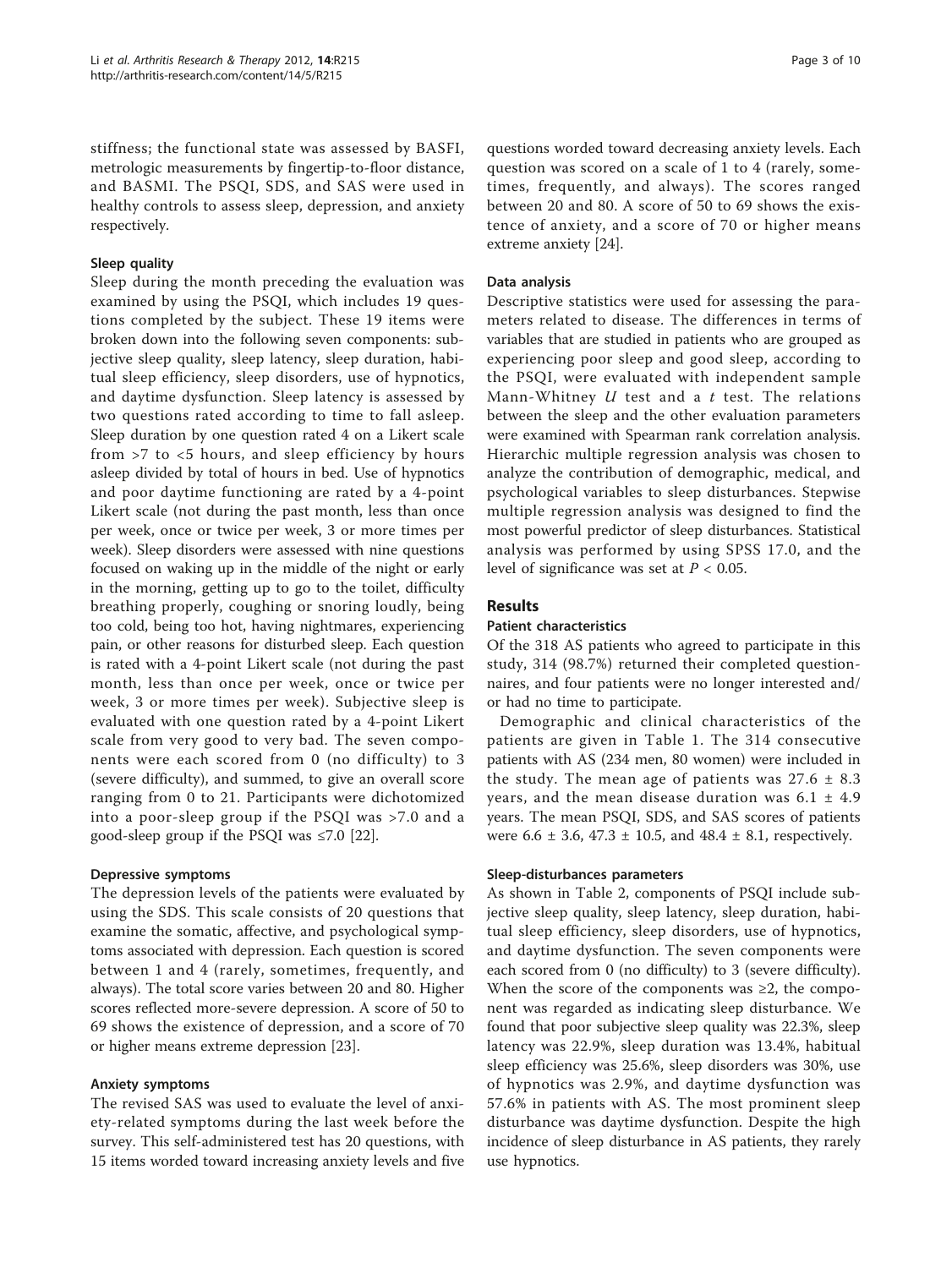<span id="page-3-0"></span>

| Table 1 Demographic and disease-related characteristics |  |
|---------------------------------------------------------|--|
| of patients with ankylosing spondylitis                 |  |

| <b>Variables</b>                                | <b>Values</b>     |
|-------------------------------------------------|-------------------|
| Age (years) <sup>a</sup>                        | $27.65 \pm 8.34$  |
| Gender: female, n (%) <sup>b</sup>              | 80 (25.5)         |
| Years of education, $n$ (%) <sup>b</sup>        |                   |
| $\leq$ 6 years                                  | 8(2.5)            |
| 7-9 years                                       | 54 (17.2)         |
| $10-12$ years                                   | 78 (24.8)         |
| 13-17 years                                     | 156 (49.7)        |
| $\geq$ 18 years                                 | 8(5.7)            |
| Number employed, n (%) <sup>b</sup>             | 191 (60.8)        |
| Number of students, n (%) <sup>b</sup>          | 89 (28.3)         |
| Married, $n$ (%) <sup>b</sup>                   | 177 (56.4)        |
| $ESR$ (mm/h) <sup>a</sup>                       | $16.80 \pm 18.78$ |
| $CRP$ (mg/dl) <sup>a</sup>                      | $1.62 \pm 3.45$   |
| Disease duration (years) <sup>a</sup>           | $6.07 \pm 4.90$   |
| Morning stiffness (minutes) <sup>a</sup>        | $11.90 \pm 27.80$ |
| Fingertip-to-floor distance (cm) <sup>a</sup>   | $9.77 \pm 13.70$  |
| Overall assessment of health (VAS) <sup>a</sup> | $5.34 \pm 2.87$   |
| Nocturnal pain (VAS) <sup>a</sup>               | $3.69 \pm 2.95$   |
| Total back pain (VAS) <sup>a</sup>              | $3.85 \pm 2.70$   |
| <b>BASMI</b> <sup>a</sup>                       | $1.39 \pm 1.89$   |
| BASDAI (VAS) <sup>a</sup>                       | $3.58 \pm 2.09$   |
| BASFI (VAS) <sup>a</sup>                        | $1.64 \pm 2.17$   |
| <b>PSOI</b> <sup>a</sup>                        | $6.62 \pm 3.62$   |
| SDS <sup>a</sup>                                | $47.26 \pm 10.45$ |
| <b>SAS</b> <sup>a</sup>                         | $48.36 + 8.10$    |

 $^{\text{a}}$ Mean  $\pm$  SD.  $^{\text{b}}$ Percentage. N = 314. BASDAI, Bath Ankylosing Spondylitis Disease Activity Index; BASFI, Bath Ankylosing Spondylitis Functional Index; BASMI, Bath Ankylosing Spondylitis Metrology Index; CRP, C-reactive protein; ESR, erythrocyte sedimentation rate; PSQI, Pittsburgh Sleep Quality Index; SAS, Self-rating Anxiety Scale; SDS, Self-rating Depression Scale; VAS, visual analogue scale.

#### Mann-Whitney  $U$  test and  $t$  test

The prevalence of poor sleep was 35.4%, and the mean total PSQI score was  $6.62 \pm 3.62$  in participants, compared with 22.9% and  $5.50 \pm 2.51$ , respectively, in the control group. The total PSQI score of patients with AS was significantly higher than that of the control participants  $(6.62 \pm 3.62 \text{ versus } 5.50 \pm 2.51; P = 0.020)$ , and four of the seven components of PSQI in AS patients were significantly different from controls: sleep latency, sleep duration, habitual sleep efficiency, and sleep disorders (see Table [3\)](#page-4-0).

The Mann-Whitney  $U$  test and a  $t$  test were performed between patients who were good and poor sleepers (see Table [4](#page-4-0)). Poor-sleep patients with had significantly higher levels of morning stiffness, BASFI, overall poor assessment of health, nocturnal pain, total back pain, BASDAI, ESR, CRP, SDS, and SAS ( $P < 0.05$ ) than did good-sleep patients. With regard to age, years of education, disease duration, fingertip-to-floor distance, and BASMI score, no statistically significant differences were found between the two groups ( $P > 0.05$ )

#### Bivariate associations

As shown in Table [5](#page-5-0), Spearman rank correlation coefficients were computed to identify correlates of components of PSQI, demographic, clinical, and psychogenic variables in our sample of AS patients. PSQI and almost all components of the PSQI score were associated with age, years of education, ESR, CRP, morning stiffness, overall assessment of health, nocturnal pain, total back pain. The BASDAI, BASFI, SDS, and SAS  $(P < 0.001)$ , were not associated with disease duration, fingertip-tofloor distance, and BASMI ( $P > 0.05$ ). In these, sleep scores was moderately related to depression scores (rho, 0.467), nocturnal pain (rho, 0.487), total back pain (rho, 0.485), BASDAI (rho, 0.479), overall assessment of health (rho, 0.386), and BASFI (rho, 0.312), and highly related to anxiety scores (rho, 0.522).

The results of the hierarchic multiple regression analyses are shown in Table [6](#page-5-0).

Model 1 (demographic model) tests the contribution of demographic variables to sleep disturbances.

Model 2 (medical variables model) tests the contributions of medical and physiological variables to sleep disturbances after controlling for the demographic variables.

Model 3 (psychological model) describes the extent to which psychological variables contribute to sleep disturbances after controlling for the demographic variables. Models 1 through 3 are the results of hierarchic regression

Table 2 Descriptive statistics on the components of PSQI in cases

| PSQI components score             | 0          |            |            |           |
|-----------------------------------|------------|------------|------------|-----------|
| Subjective sleep quality, $n$ (%) | 78 (24.8)  | 166 (52.9) | 58 (18.5)  | 12(3.8)   |
| Sleep latency, n (%)              | 103 (32.8) | 139 (44.3) | 46 (14.6)  | 26(8.3)   |
| Sleep duration, $n$ (%)           | 155 (49.4) | 117(37.3)  | 31(9.9)    | 11(3.5)   |
| Habitual sleep efficiency, n (%)  | 136 (43.3) | 98 (31.2)  | 41(13.1)   | 39 (12.4) |
| Sleep disorders, n (%)            | 39 (12.4)  | 181 (57.6) | 84 (26.8)  | 10(3.2)   |
| Use of sleep medications, $n$ (%) | 297 (94.6) | 8(2.5)     | 4(1.3)     | 5(1.6)    |
| Daytime dysfunction, n (%)        | 35(11.1)   | 98 (31.2)  | 109 (34.7) | 72 (22.9) |

 $N = 314$ .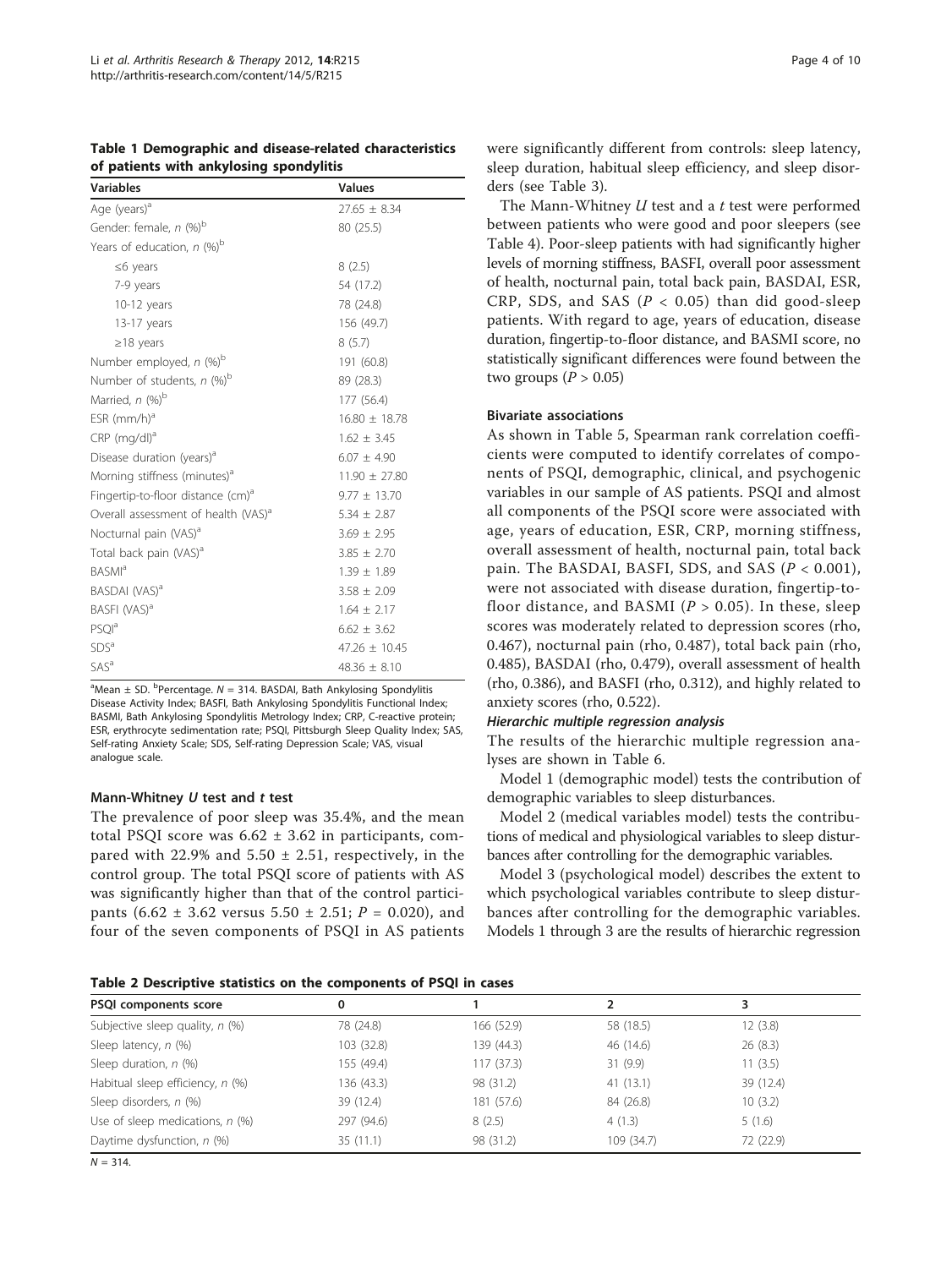<span id="page-4-0"></span>Table 3 Comparison of the components of PSQI in cases and controls

| <b>PSQI</b> components score | Cases<br>$n = 314$ | Controls<br>$n = 102$ | P value |
|------------------------------|--------------------|-----------------------|---------|
| Subjective sleep quality     | $1.01 + 0.77$      | $0.89 + 0.79$         | 0.127   |
| Sleep latency                | $0.98 + 0.89$      | $069 + 088$           | 0.001   |
| Sleep duration               | $0.68 + 0.79$      | $1.29 + 0.86$         | 0.000   |
| Habitual sleep efficiency    | $0.95 + 1.03$      | $0.25 + 0.64$         | 0.000   |
| Sleep disorders              | $1.21 + 0.69$      | $0.74 + 0.63$         | 0.000   |
| Use of sleep medications     | $010 + 046$        | $0.01 + 0.09$         | 0.055   |
| Daytime dysfunction          | $1.69 + 0.95$      | $1.63 + 1.00$         | 0.635   |
| Total                        | $6.62 + 3.62$      | $5.50 + 2.51$         | 0.020   |

P values were obtained with the Mann-Whitney  $U$  test. PSQI, Pittsburgh Sleep Quality Index.

analyses, which are usually done in research to determine the importance of predictor variables once other predictor variables have already been entered into the equation.

Model 4 is the standard regression analysis in which all of the variables were entered simultaneously into the model to assess the relative contributions of these variables to sleep disturbances. This model takes into account the interrelations between predictor variables as well as the effects of predictor variables on the outcome variable (sleep disturbances). The first model testing the contributions of demographic variables to sleep disturbances was found to be statistically significant ( $R^2$  = 0.85). In this model, years of education  $(P = 0.011)$  contributed significantly to sleep disturbances. The addition of medical variables (model 2) resulted in a significant

Table 4 Comparison between poor and good sleepers (sorted by P value)

| <b>Variables</b>                   | $PSQI \leq 7$     | PSQI > 7          | P     |  |
|------------------------------------|-------------------|-------------------|-------|--|
|                                    | $n = 203$         | $n = 111$         |       |  |
| <b>SDS</b>                         | $44.15 \pm 9.44$  | $52.95 \pm 9.83$  | 0.000 |  |
| SAS                                | $45.78 \pm 7.07$  | $53.07 \pm 7.77$  | 0.000 |  |
| <b>BASDAI</b>                      | $2.98 \pm 1.87$   | $4.66 \pm 2.03$   | 0.000 |  |
| <b>BASFI</b>                       | $1.23 \pm 1.83$   | $2.39 \pm 2.51$   | 0.000 |  |
| Nocturnal pain (VAS)               | $2.89 \pm 2.64$   | $5.17 \pm 2.94$   | 0.000 |  |
| Total back pain (VAS)              | $3.12 \pm 2.49$   | $5.18 \pm 2.57$   | 0.000 |  |
| Overall assessment of health (VAS) | $4.67 \pm 2.79$   | $6.59 \pm 2.58$   | 0.000 |  |
| Morning stiffness (minutes)        | $9.53 \pm 26.48$  | $16.24 \pm 29.70$ | 0.002 |  |
| Age (years)                        | $26.83 \pm 8.03$  | $29.70 \pm 8.59$  | 0.002 |  |
| ESR (mm/h)                         | $14.51 \pm 15.44$ | $20.98 \pm 23.21$ | 0.018 |  |
| CRP (mg/dl)                        | $1.32 \pm 1.65$   | $2.16 \pm 5.33$   | 0.039 |  |
| Years of education                 | $4.46 \pm 0.89$   | $4.25 \pm 0.98$   | 0.058 |  |
| <b>BASMI</b>                       | $1.29 \pm 1.87$   | $1.59 \pm 1.93$   | 0.069 |  |
| Disease duration (years)           | $5.70 \pm 4.57$   | $6.74 \pm 5.40$   | 0.116 |  |
| Fingertip-to-floor distance (cm)   | $9.65 \pm 13.51$  | $9.99 \pm 14.09$  | 0.859 |  |

BASDAI, Bath Ankylosing Spondylitis Disease Activity Index; BASFI, Bath Ankylosing Spondylitis Functional Index; BASMI, Bath Ankylosing Spondylitis Metrology Index; CRP, C-reactive protein; ESR, erythrocyte sedimentation rate; PSQI, Pittsburgh Sleep Quality Index; SAS, Self-rating Anxiety Scale; SDS, Selfrating Depression Scale; VAS, visual analogue scale.

increase in the  $R^2$  value ( $R^2 = 0.32$ ). In this model, Nocturnal pain ( $P = 0.012$ ) and BASDAI ( $P = 0.005$ ) contributed significantly to sleep disturbances. Inclusion of psychological variables also significantly added to the demographic set ( $R^2$  = 0.324). In this model, SDS ( $P =$ 0.004) and SAS ( $P = 0.000$ ) contributed significantly to sleep disturbances. The medical and psychological variables explained an additional 23.9% of the variance in sleep disturbances. In the final full model (standard multiple regression analysis), in which all of the variables were entered simultaneously, only nocturnal pain ( $P =$ 0.009), SDS ( $P = 0.008$ ), and SAS scores ( $P = 0.000$ ) remained as significant determinants of sleep disturbances. The full model could explain 42.6% of the total variance in sleep disturbances.

The results of the stepwise multiple regression analyses are shown in Table [7](#page-6-0). The SDS score (B =  $0.059$ ; P = 0.004), SAS score (B = 0.128;  $P = 0.000$ ), nocturnal pain  $(B = 0.235; P = 0.013)$ , and total back pain  $(B = 0.210;$  $P = 0.044$ ) were found to be significantly associated with sleep disturbances. The  $R^2$  = 39.5 indicated that 39.5% variation of sleep disturbances could be explained by depression, nocturnal pain, and total back pain. None of the factors significantly influenced sleep disturbances (age, gender, years of education, occupation, marital status, ESR, CRP, disease duration, morning stiffness, fingertip-to-floor distance, BASMI, BASDAI, or BASFI). The stepwise multiple regression analyses revealed that anxiety was the maximal statistical contribution in predicting back pain (standardized coefficients of 0.287).

#### **Discussion**

The current study is, to our knowledge, the largest to evaluate sleep disorders in AS patients. The relation between sleep disturbances and physical and psychological problems were described by the following six aspects.

#### Characteristics of sleep in AS patients

Significant sleep disturbance was much more common in AS patients than in the control group. PSQI is a standard index for assessing sleep quality and is widely used in both clinical settings and public health practice. The prevalence of poor sleep was 35.4%, and the mean total PSQI score was 6.62 ± 3.62 in participants, compared with 22.9% and  $5.50 \pm 2.51$ , respectively, in the control group. This prevalence was lower than those reported, 54.1% and 64.5% of sleep disturbance, respectively, in other studies of AS patients [[20,25\]](#page-8-0).

Among seven components of PSQI, the most prominent component of sleep disturbances was daytime dysfunction. In total, 57.6% of participants reported various degrees of daytime dysfunction, including excessive daytime sleepiness, fatigue, and changes in mood. In another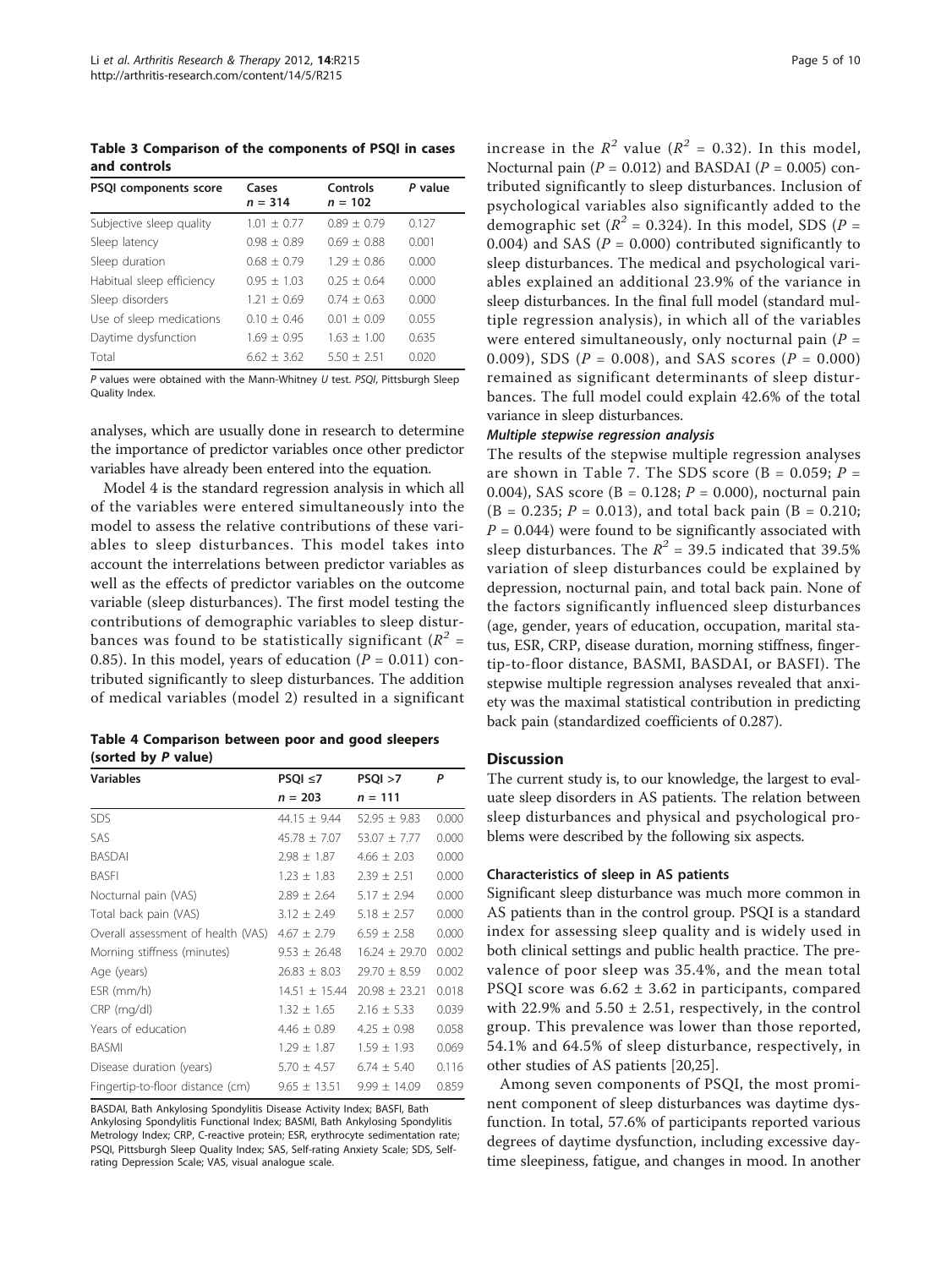| <b>Variables</b>                      | <b>PSQI</b> | Subjective sleep<br>quality | Sleep<br>latency | Sleep<br>duration | Habitual sleep<br>efficiency | Sleep<br>disorders | Use of sleep<br>medications | Daytime<br>dysfunction |
|---------------------------------------|-------------|-----------------------------|------------------|-------------------|------------------------------|--------------------|-----------------------------|------------------------|
| Age (years)                           | $0.165***$  | 0.073                       | $0.142*$         | 0.074             | 0.065                        | $0.193**$          | $0.135*$                    | $0.139*$               |
| Years of education                    | $-0.149**$  | 0.003                       | $-0.206**$       | $-0.083$          | $-0.119*$                    | $-0.047$           | $-0.186**$                  | $-0.099$               |
| ESR (mm/h)                            | $0.163**$   | $0.187**$                   | 0.086            | 0.070             | $0.171***$                   | 0.102              | 0.062                       | 0.044                  |
| CRP (mg/dl)                           | $0.164***$  | $0.172**$                   | 0.072            | 0.034             | $0.159**$                    | $0.134*$           | 0.040                       | $0.125*$               |
| Disease duration (years)              | 0.094       | 0.051                       | 0.091            | 0.011             | $-0.013$                     | 0.095              | $-0.014$                    | $0.133*$               |
| Morning stiffness<br>(minutes)        | $0.250**$   | $0.219**$                   | $0.185***$       | 0.103             | $0.177**$                    | $0.173**$          | 0.069                       | $0.180***$             |
| Fingertip-to-floor<br>distance (cm)   | 0.04        | 0.040                       | 0.010            | $-0.038$          | $-0.025$                     | 0.084              | 0.049                       | $0.114*$               |
| Overall assessment of<br>health (VAS) | $0.386**$   | $0.258**$                   | $0.241**$        | 0.073             | $0.200**$                    | $0.359***$         | $0.174**$                   | $0.375***$             |
| Nocturnal pain (VAS)                  | $0.487**$   | $0.324**$                   | $0.337**$        | $0.181***$        | $0.330**$                    | $0.364**$          | $0.129*$                    | $0.388**$              |
| Total back pain (VAS)                 | $0.485***$  | $0.319***$                  | $0.297**$        | $0.199***$        | $0.295***$                   | $0.386**$          | $0.176***$                  | $0.424**$              |
| <b>BASMI</b>                          | 0.093       | 0.044                       | 0.057            | 0.023             | 0.105                        | $0.122*$           | 0.025                       | 0.065                  |
| <b>BASDAI</b>                         | $0.479**$   | $0.322**$                   | $0.327**$        | $0.130***$        | $0.214***$                   | $0.421***$         | $0.206***$                  | $0.467**$              |
| <b>BASFI</b>                          | $0.312**$   | $0.198**$                   | $0.168**$        | 0.052             | $0.119*$                     | $0.421***$         | $0.128*$                    | $0.313***$             |
| SDS                                   | $0.467**$   | $0.290**$                   | $0.346**$        | $0.124*$          | $0.178***$                   | $0.438**$          | $0.167**$                   | $0.448**$              |
| SAS                                   | $0.522**$   | $0.347**$                   | $0.384**$        | $0.173***$        | $0.236***$                   | $0.493**$          | $0.169***$                  | $0.439**$              |

<span id="page-5-0"></span>Table 5 Correlation coefficients between components of PSQI, demographic, clinical, and psychogenic variables (Spearman rho)

\*P < 0.05; \*\*P < 0.01. Spearman rho, <0.3, the weak correlation; Spearman rho, 0.3 to 0.5, the medium correlation; Spearman rho, >0.5, the high correlation. BASDAI, Bath Ankylosing Spondylitis Disease Activity Index; BASFI, Bath Ankylosing Spondylitis Functional Index; BASMI, Bath Ankylosing Spondylitis Metrology Index; CRP, C-reactive protein; ESR, erythrocyte sedimentation rate; PSQI, Pittsburgh Sleep Quality Index; SAS, Self-rating Anxiety Scale; SDS, Self-rating Depression Scale; VAS, visual analogue scale.

|                                    | Model 1  |           |          | Model 2 |          | Model 3 |          | Model 4 |  |
|------------------------------------|----------|-----------|----------|---------|----------|---------|----------|---------|--|
|                                    | В        | $P$ value | B        | P value | B        | P value | B        | P value |  |
| Age (years)                        | 0.057    | 0.122     | 0.064    | 0.081   | 0.032    | 0.314   | 0.055    | 0.103   |  |
| Gender (male)                      | 0.738    | 0.108     | 0.098    | 0.823   | $-0.228$ | 0.575   | $-0.435$ | 0.292   |  |
| Years of education                 | $-0.583$ | 0.011     | $-0.333$ | 0.105   | $-0.266$ | 0.181   | $-0.190$ | 0.318   |  |
| Student (yes)                      | $-1.261$ | 0.083     | 0.587    | 0.365   | $-0.805$ | 0.203   | $-0.455$ | 0.449   |  |
| Employment (yes)                   | $-1.068$ | 0.078     | $-1.099$ | 0.043   | $-0.638$ | 0.225   | $-0.798$ | 0.112   |  |
| Married (yes)                      | 0.174    | 0.788     | 0.168    | 0.769   | 0.010    | 0.985   | 0.011    | 0.984   |  |
| <b>ESR</b>                         |          |           | 0.007    | 0.535   |          |         | 0.009    | 0.399   |  |
| CRP                                |          |           | $-0.005$ | 0.941   |          |         | $-0.022$ | 0.706   |  |
| Disease duration                   |          |           | $-0.055$ | 0.230   |          |         | $-0.052$ | 0.214   |  |
| Morning stiffness (minute)         |          |           | 0.001    | 0.919   |          |         | 0.001    | 0.904   |  |
| Fingertip-to-floor distance (cm)   |          |           | $-0.011$ | 0.481   |          |         | $-0.009$ | 0.531   |  |
| Overall assessment of health (VAS) |          |           | 0.029    | 0.760   |          |         | $-0.039$ | 0.658   |  |
| Nocturnal pain (VAS)               |          |           | 0.267    | 0.012   |          |         | 0.258    | 0.009   |  |
| Total back pain (VAS)              |          |           | 0.133    | 0.302   |          |         | 0.168    | 0.159   |  |
| <b>BASMI</b>                       |          |           | $-0.222$ | 0.100   |          |         | $-0.149$ | 0.233   |  |
| <b>BASDAI (VAS)</b>                |          |           | 0.456    | 0.005   |          |         | 0.210    | 0.168   |  |
| <b>BASFI (VAS)</b>                 |          |           | $-0.067$ | 0.595   |          |         | $-0.157$ | 0.184   |  |
| SDS                                |          |           |          |         | 0.064    | 0.004   | 0.059    | 0.008   |  |
| SAS                                |          |           |          |         | 0.170    | 0.000   | 0.120    | 0.000   |  |
| $R^2$ (%)                          | 8.5      |           | 32.0     |         | 32.4     |         | 42.6     |         |  |
| Adjusted $R^2$ (%)                 | 6.7      |           | 28.0     |         | 30.6     |         | 38.9     |         |  |

Table 6 Hierarchic multiple regression analysis of demographic, medical, and psychological variables in relation to PSQI

Model 1 F = 4.756; P = 0.000; Model 2 F = 8.176; P = 0.000; Model 3 F = 18.290; P = 0.000; Model 4 F = 11.507; P = 0.000. BASDAI, Bath Ankylosing Spondylitis Disease Activity Index; BASFI, Bath Ankylosing Spondylitis Functional Index; BASMI, Bath Ankylosing Spondylitis Metrology Index; CRP, C-reactive protein; ESR, erythrocyte sedimentation rate; PSQI, Pittsburgh Sleep Quality Index; SAS, Self-rating Anxiety Scale; SDS, Self-rating Depression Scale; VAS, visual analogue scale.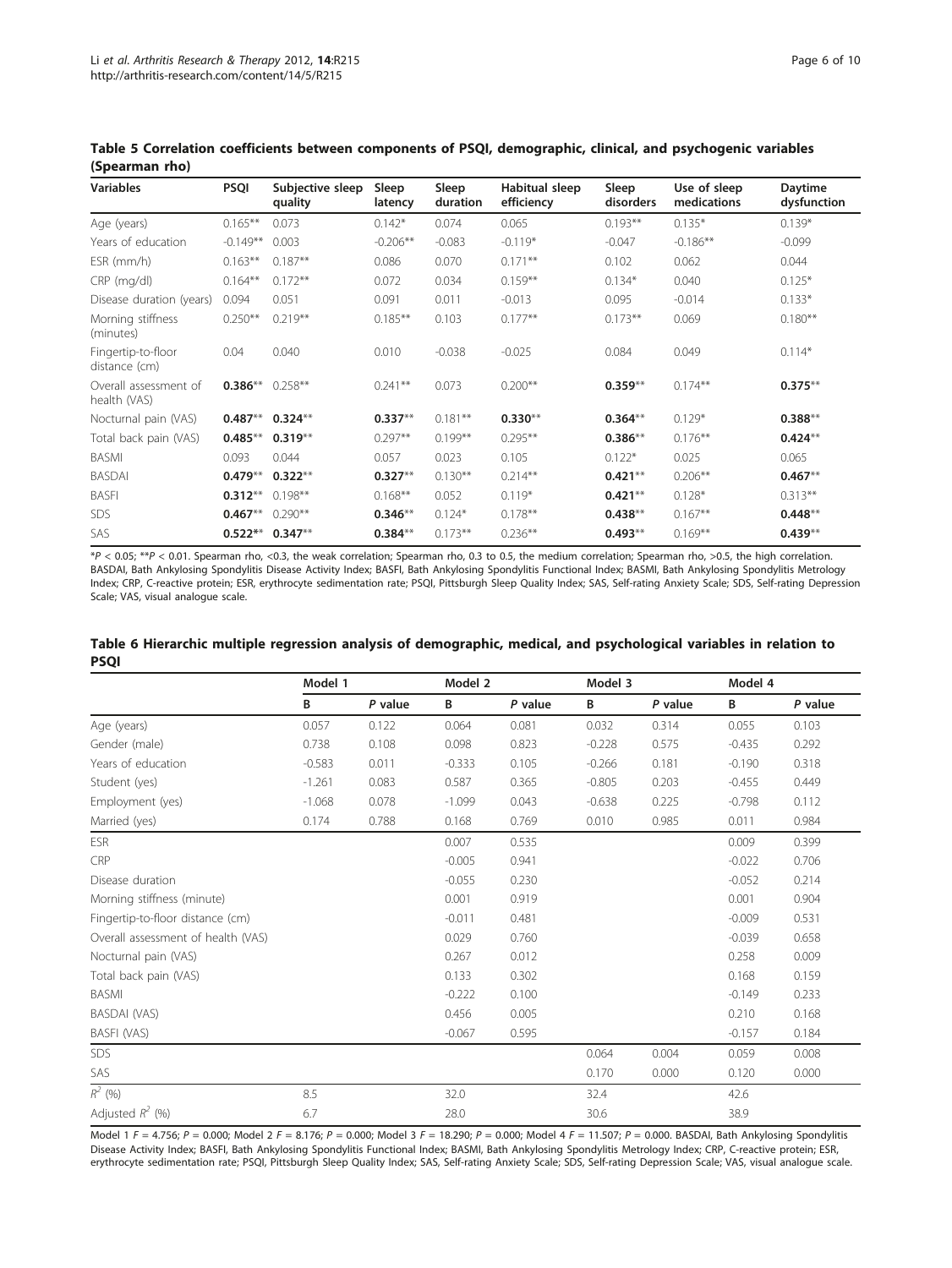| ____________ |                       |       |                           |       |       |           |
|--------------|-----------------------|-------|---------------------------|-------|-------|-----------|
|              | Independent           |       | Standardized coefficients |       |       | $R^2$ (%) |
| Predictors   |                       |       |                           |       |       | 39.5      |
|              | SDS                   | 0.059 | 0.170                     | 2.884 | 0.004 |           |
|              | SAS                   | 0.128 | 0.287                     | 4.759 | 0.000 |           |
|              | Nocturnal pain (VAS)  | 0.235 | 0.191                     | 2.511 | 0.013 |           |
|              | Total back pain (VAS) | 0.210 | 0.157                     | 2.027 | 0.044 |           |
|              |                       |       |                           |       |       |           |

<span id="page-6-0"></span>Table 7 Stepwise multiple regression analysis of demographic, physiological, medical, and psychological variables in relation to PSQI

PSQI, Pittsburgh Sleep Quality Index; SAS, Self-rating Anxiety Scale; SDS, Self-rating Depression Scale, VAS, visual analogue scale.

study in patients with AS [\[20](#page-8-0)], 66.4% experienced severe fatigue, and a positive relation was established between fatigue and sleep problems. These changes are reflected in patient reports of difficulty in concentrating, increased forgetfulness, an inability to make decisions, and falling asleep at the wheel of a motor vehicle. Those with moderate to severe cases of the disorder are at a higher risk of having a motor vehicle accident and may also have difficulties at work or school [\[26](#page-8-0)].

Another prominent component of PSQI was use of sleep medication. Despite the high incidence of sleep disturbance in AS patients, they rarely use hypnotics. The main reasons for impairment of chronic sleep disturbance were not paid attention to by patients, such as daytime sleepiness, fatigue, negative mood, and recognition [\[8](#page-8-0)-[13\]](#page-8-0). Moreover, patients worry that long-term use of sleep medication could increase the risks of development of tolerance and dependence. Intervention for and prevention of sleep disturbances are becoming increasingly important. Recent studies [[27,28](#page-8-0)] concluded that nonpharmacologic interventions are clinically effective for sleep disturbance, including sleep-hygiene education, bright-light therapy, and cognitive and behavioral therapies.

#### Sleep and pain

Pain is one of the most common symptoms of AS. However, it is a chicken-and-egg problem to determine the direction of causation between pain and sleep disturbance. Some studies [\[29](#page-8-0)-[31\]](#page-8-0) demonstrated an apparent bidirectionality in the relation between pain causing sleep dysfunction and sleep dysfunction aggravating pain. This cross-sectional study demonstrates a strong association between not only sleep disturbance and pain (nocturnal pain, total back pain), but also the components of PSQI (subjective sleep quality, sleep latency, sleep duration, habitual sleep efficiency, sleep disorders, use of sleep medications, daytime dysfunction) and pain in AS patients.

These findings are consistent with a previous study [[32](#page-8-0)] showing an association between sleep disturbance and clinical pain severity among RA patients. The mechanism of interaction between sleep disturbance and

pain, so far not determined, could be understood with two factors. First, from the perspective of neurobiology, sleep disruption, fragmentation, or restriction produces hyperalgesia and can interfere with analgesic treatments involving opioidergic and serotonergic mechanisms of action [\[33](#page-8-0)-[36\]](#page-8-0). Second, from the perspective of psychology, sleep disturbance lowers the pain threshold and amplifies the pain signals, resulting in increased attention to pain, and more negative pain-focused emotions and cognitions [[3\]](#page-8-0). Thus, patients experience increased pain by hyperalgesia, reduced activity levels, and further disrupted sleep in a positive-feedback-loop pattern.

#### Sleep and disease activity

A close relation exists between sleep quality and disease activity in AS patients. In the current study, analyses were performed between patients who were good and poor sleepers; poor-sleep patients had significantly higher levels of morning stiffness, BASDAI, ESR, and CRP compared with good sleepers ( $P < 0.05$ ). These findings indicate that sleep quality of AS patients is closely related to disease activity. CRP could directly and/or indirectly affect sleep quality. Some evidence [[37](#page-9-0)-[40](#page-9-0)] stems from studies that indicate that poor sleep is associated with inflammatory responses, indicated by increased CRP. Okun et al. [[40](#page-9-0)] evaluated cross-sectional relations between self-reported sleep and three inflammatory markers (interleukin-6, tumor necrosis factor- $\alpha$ , and CRP) in community-dwelling nonpregnant women. Findings showed that poor sleep continuity and quality were related to high levels of CRP. Furthermore, Lee et al. [\[2](#page-8-0)] examining the association between disease activity, sleep, and pain sensitivity in rheumatoid arthritis, found that CRP was strongly associated with the pain threshold. Speculating from this result, we suspect that the CRP could indirectly affect sleep quality via a decreased pain threshold.

Tumor necrosis factor (TNF) plays an important role in AS and sleep regulation. Several observations [\[41,42](#page-9-0)] strongly implicated TNF in the pathogenesis of AS, and elevated serum levels of TNF correlate with disease activity [\[43](#page-9-0)]. TNF-inhibitor therapies, such as thalidomide [[44](#page-9-0)], etanercept [[45\]](#page-9-0), and infliximab [[46](#page-9-0)], have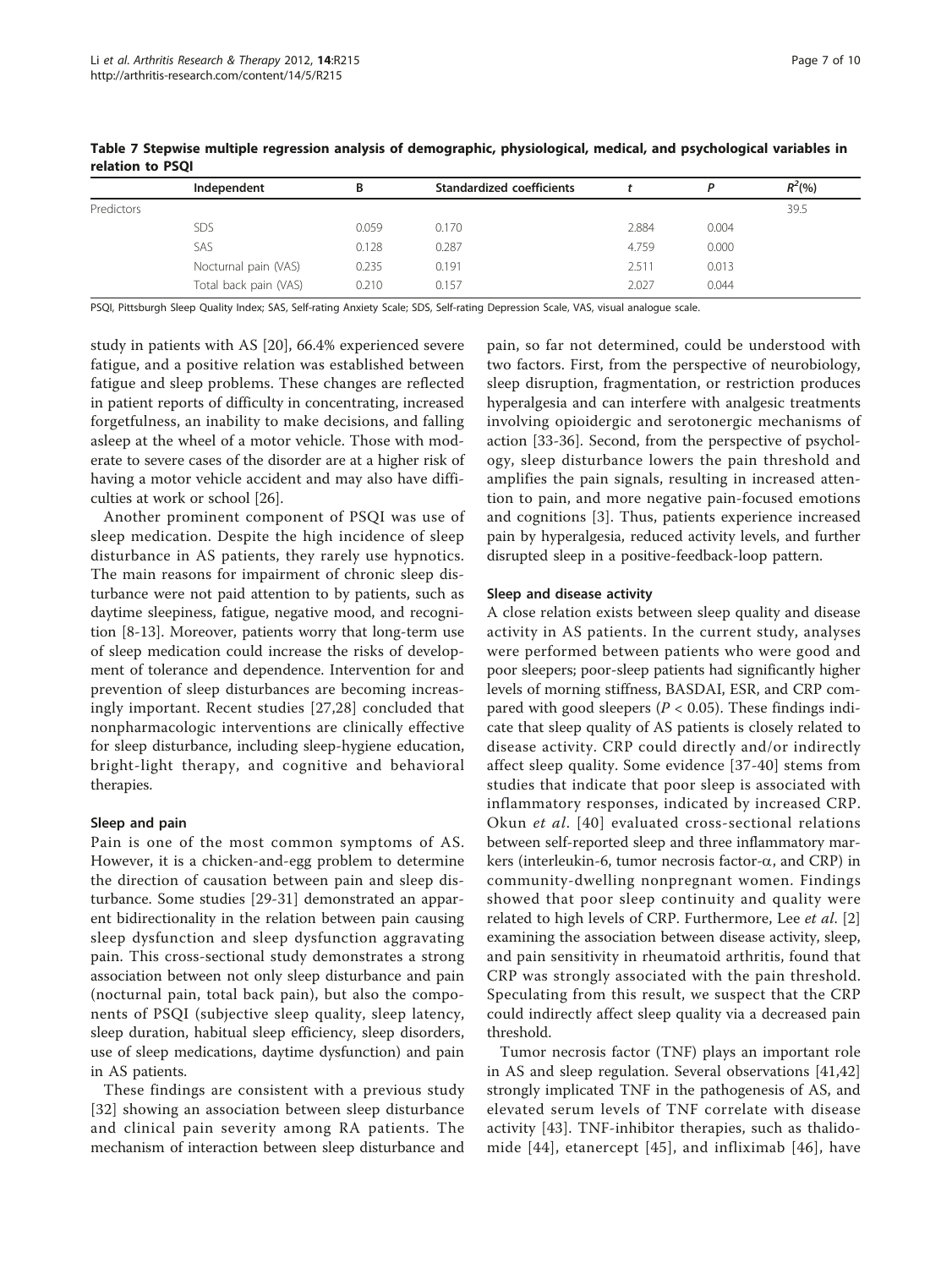been demonstrated to be effective in the treatment of AS. Moreover, TNF- $\alpha$  has been determined to be an important sleep-promoting substance [[47](#page-9-0),[48](#page-9-0)]. Chennaoui et al. [[47\]](#page-9-0) reported that total sleep deprivation in young healthy men is associated with significant sleepiness, decrements in psychomotor performance, and increased secretion of the proinflammatory cytokine TNF- $\alpha$ . The similar results of sleep deprivation led to elevated levels of TNF- $\alpha$  had been obtained in another experiment [[48](#page-9-0)]. In turn, many of the symptoms induced by sleep loss (for example, sleepiness, fatigue, poor cognition, and enhanced sensitivity to pain) can be elicited by injection of exogenous IL-1 or TNF [[49\]](#page-9-0). Further study was done recently by Rudwaleit et al. [[50](#page-9-0)], and the results indicated that the TNF inhibitor, adalimumab, improved sleep and sleep quality in patients with active AS.

#### Sleep and depression

Sleep problems were the chief complaints of depression and anxiety; early awakening is the main disturbance of a depression disorder; and difficulty falling asleep is present in anxiety disorder. In the present study, analyses were performed between patients who were good and poor sleepers. Poor-sleep patients had significantly higher levels of SDS scores compared with good sleepers.

Sleep disturbances in relation to a depressed mood have been examined in the general population. Sayar et al. [\[51](#page-9-0)] reported that pain intensity, anxiety, and depression correlated significantly with poorer sleep quality. At the multivariate level, depression was found to be the only significant factor correlating with the quality of sleep, and the model explained 34% of the variance. In 2005, Costa et al. [\[52](#page-9-0)] compared systemic lupus erythematosus patients with healthy controls and insomniacs and concluded that only depressed mood was a significant independent determinant of global sleep quality.

The relation between sleep complaints and depressed mood is consistent with findings from another study of SLE [[4\]](#page-8-0). Hultgren *et al.* [\[19](#page-8-0)] reported that depression was independently associated with three of the sleep parameters (quality, duration, and efficiency), whereas perceived stress contributed to global sleep quality. In this study, the association between depression and sleep disturbances was evident and significant on bivariate analysis, but did not remain significant on logistic regression analyses.

#### Sleep and anxiety

To our knowledge, this is the first study to examine anxiety correlates of sleep problems in AS. Poor-sleep patients had significantly higher levels of SAS scores compared with those of good sleepers. Bivariate analyses indicated a significant relation between anxiety and sleep disturbances. The relation of sleep and anxiety, rarely has been studied separately, apparently less than that of sleep and depression. A number of studies [[53](#page-9-0)-[55](#page-9-0)] indicated that sleep problems usually were associated with depression and anxiety. However, anxiety was divided into traitanxiety and state-anxiety in a study by Augner [[56\]](#page-9-0), who reported that subjective sleep quality was strongly negatively correlated with trait-anxiety, which is ingrained in a person's personality. Further study might indicate whether state-anxiety, characterized as a temporary change in a person's emotional state due to an outside factor, is correlated with sleep quality.

#### Statistical contribution in predicting sleep disturbances

A number of studies [\[13](#page-8-0)[,57](#page-9-0)-[60](#page-9-0)] indicated that poor sleep or insomnia or both are risk factors for major depression. Gregory et al. [[57\]](#page-9-0) reported that sleep problems predict symptoms of depression at 10 years. Riemann et al. [\[59](#page-9-0)] also reported that insomnia symptoms for a period of more than 2 weeks predict an increased risk for developing depression within the following 3 years. A few studies [[13](#page-8-0)[,60,61\]](#page-9-0), usually included in surveys of sleep and depression, found that poor sleep or insomnia could predict anxiety. In turn, little research exists on the role of depression and/or anxiety in sleep disturbances. In our hierarchic multiple regression analysis, the medical and psychological variables contributed significantly to the variance in sleepdisturbances scores, adding an additional 23.9% to the overall  $R^2$  beyond that accounted for by demographic variables ( $R^2$ , 8.5%), resulting in a final  $R^2$ of 42.6%. Multiple stepwise regression analysis revealed that anxiety was the maximal statistical contribution in predicting sleep disturbances. It is worth mentioning that Jansson and Lindblom [[11\]](#page-8-0) conducted a population-based study providing prospective evidence that individuals liable to anxiety may be at particularly high risk of postevent sleep disturbances, at least during the first months after the event.

#### Conclusions

In summary, half of the patients with AS are reported to have sleep disturbances, and multidimensional assessments have provided better understanding for the specific aspects of sleep. The factors that contributed to poor sleep in the study were overall assessment of health, pain, disease activity, BASFI, depression, and anxiety, even though it was observed that anxiety was the maximal statistical contribution in predicting sleep disturbances. Sleep dysfunction is importantly related to AS physical and psychological symptoms and deserves more attention in both research and clinical practice. Results highlight the high co-occurrence of sleep and AS problems, emphasizing the need for assessment and intervention of sleep disturbance in this population.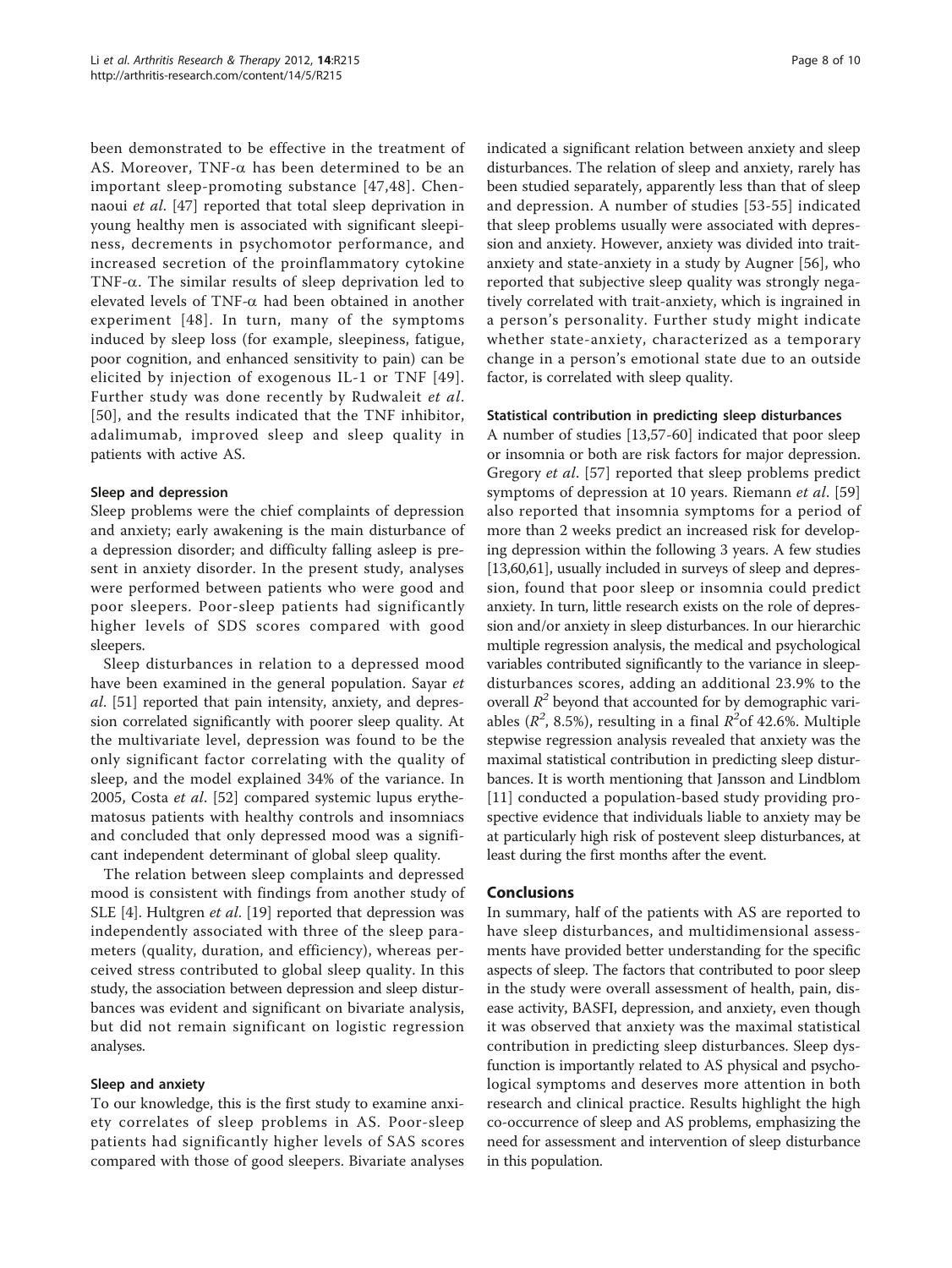#### <span id="page-8-0"></span>Abbreviations

AS: ankylosing spondylitis; BASDAI: Bath Ankylosing Spondylitis Disease Activity Index; BASFI: Bath Ankylosing Spondylitis Functional Index; BASMI: Bath Ankylosing Spondylitis Metrology Index; CRP: C-reactive protein; ESR: erythrocyte sedimentation rate; PSQI: Pittsburgh sleep quality index; SAS: self-rating anxiety scale; SDS: self-rating depression scale; TNF: tumor necrosis factor.

#### Acknowledgements

The authors thank the patients for their participation in this study. We thank all personnel from the rheumatology clinic and department in Chinese PLA General Hospital for their technical and logistic contributions to this work, and we also thank Yulang Zhuo, MD (College of Public Health, Zhengzhou University, China) for his invaluable help in data collation and entry.

#### Author details

<sup>1</sup>Department of Rheumatology, Chinese PLA General Hospital, 28 Fuxing Road, Beijing 100853, China. <sup>2</sup>Department of Child and Adolescent Health, College of Public Health, Zhengzhou University, 100 Kexue Road, Zhengzhou 450001, China. <sup>3</sup>Department of Rheumatology, Fuzhou General Hospital of Nanjing Military Command, 156 Xi'erhuan North Road, Fuzhou 350025, China.

#### Authors' contributions

YL, SZ, and FH have contributed substantially in the processes of study design, data acquisition, and analysis and interpretation of data. XD contributed to the statistical analyses of the data. JZ has been involved in revising the manuscript critically for its important intellectual concept and also gave the final approval for its publication. All authors read and approved the final manuscript.

#### Competing interests

The authors declare that they have no competing interests.

#### Received: 10 December 2011 Revised: 25 July 2012 Accepted: 11 October 2012 Published: 11 October 2012

#### References

- 1. Jin JY, Han SL, Li KP, Zhu J, Zhang JL, Liao YH, Guan X, Wang XR, Huang F: Epidemiological investigation of back pain and spondyloarthritis in Shougang resident communities. Chin J Intern 2010, 49:832-835.
- Lee YC, Chibnik LB, Lu B, Wasan AD, Edwards RR, Fossel AH, Helfgott SM, Solomon DH, Clauw DJ, Karlson EW: [The relationship between disease](http://www.ncbi.nlm.nih.gov/pubmed/19874580?dopt=Abstract) [activity, sleep, psychiatric distress and pain sensitivity in rheumatoid](http://www.ncbi.nlm.nih.gov/pubmed/19874580?dopt=Abstract) [arthritis: a cross-sectional study.](http://www.ncbi.nlm.nih.gov/pubmed/19874580?dopt=Abstract) Arthritis Res Ther 2009, 11:R160, Epub 2009 Oct 29.
- Vitiello MV, Rybarczyk B, Von Korff M, Stepanski EJ: [Cognitive behavioral](http://www.ncbi.nlm.nih.gov/pubmed/19968014?dopt=Abstract) [therapy for insomnia improves sleep and decreases pain in older adults](http://www.ncbi.nlm.nih.gov/pubmed/19968014?dopt=Abstract) [with co-morbid insomnia and osteoarthritis.](http://www.ncbi.nlm.nih.gov/pubmed/19968014?dopt=Abstract) J Clin Sleep Med 2009, 5:355-362.
- 4. Chandrasekhara PK, Jayachandran NV, Rajasekhar L, Thomas J, Narsimulu G: [The prevalence and associations of sleep disturbances in patients with](http://www.ncbi.nlm.nih.gov/pubmed/19521744?dopt=Abstract) [systemic lupus erythematosus.](http://www.ncbi.nlm.nih.gov/pubmed/19521744?dopt=Abstract) Mod Rheumatol 2009, 19:407-415.
- 5. Roizenblatt S, Neto NS, Tufik S: [Sleep disorders and fibromyalgia.](http://www.ncbi.nlm.nih.gov/pubmed/21594765?dopt=Abstract) Curr Pain Headache Rep 2011, 15:347-357.
- 6. George A, Pope JE: [The minimally important difference \(MID\) for patient](http://www.ncbi.nlm.nih.gov/pubmed/21385542?dopt=Abstract)[reported outcomes including pain, fatigue, sleep and the health](http://www.ncbi.nlm.nih.gov/pubmed/21385542?dopt=Abstract) [assessment questionnaire disability index \(HAQ-DI\) in primary Sjögren](http://www.ncbi.nlm.nih.gov/pubmed/21385542?dopt=Abstract)'s [syndrome.](http://www.ncbi.nlm.nih.gov/pubmed/21385542?dopt=Abstract) Clin Exp Rheumatol 2011, 29:248-253.
- 7. Da Costa D, Zummer M, Fitzcharles MA: [Determinants of sleep problems](http://www.ncbi.nlm.nih.gov/pubmed/19422064?dopt=Abstract) [in patients with spondyloarthropathy.](http://www.ncbi.nlm.nih.gov/pubmed/19422064?dopt=Abstract) Musculoskeletal Care 2009, 7:143-161.
- Kim HJ, Kim JH, Park KD, Choi KG, Lee HW: [A survey of sleep deprivation](http://www.ncbi.nlm.nih.gov/pubmed/21388879?dopt=Abstract) [patterns and their effects on cognitive functions of residents and](http://www.ncbi.nlm.nih.gov/pubmed/21388879?dopt=Abstract) [interns in Korea.](http://www.ncbi.nlm.nih.gov/pubmed/21388879?dopt=Abstract) Sleep Med 2011, 12:390-396.
- 9. Vincent N, Cox B, Clara I: [Are personality dimensions associated with](http://www.ncbi.nlm.nih.gov/pubmed/19216893?dopt=Abstract) [sleep length in a large nationally representative sample?](http://www.ncbi.nlm.nih.gov/pubmed/19216893?dopt=Abstract) Compr Psychiatry 2009, 50:158-163.
- 10. Curcio G, Ferrara M, De Gennaro L: [Sleep loss, learning capacity and](http://www.ncbi.nlm.nih.gov/pubmed/16564189?dopt=Abstract) [academic performance.](http://www.ncbi.nlm.nih.gov/pubmed/16564189?dopt=Abstract) Sleep Med Rev 2006, 10:323-337.
- 11. Jansson-Fröjmark M, Lindblom K: [A bidirectional relationship between](http://www.ncbi.nlm.nih.gov/pubmed/18374745?dopt=Abstract) [anxiety and depression, and insomnia? A prospective study in the](http://www.ncbi.nlm.nih.gov/pubmed/18374745?dopt=Abstract) [general population.](http://www.ncbi.nlm.nih.gov/pubmed/18374745?dopt=Abstract) J Psychosom Res 2008, 64:443-449.
- 12. Neckelmann D, Mykletun A, Dahl AA: [Chronic insomnia as a risk factor for](http://www.ncbi.nlm.nih.gov/pubmed/17682658?dopt=Abstract) [developing anxiety and depression.](http://www.ncbi.nlm.nih.gov/pubmed/17682658?dopt=Abstract) Sleep 2007, 30:873-880.
- 13. Morphy H, Dunn KM, Lewis M, Boardman HF, Croft PR: [Epidemiology of](http://www.ncbi.nlm.nih.gov/pubmed/17425223?dopt=Abstract) [insomnia: a longitudinal study in a UK population.](http://www.ncbi.nlm.nih.gov/pubmed/17425223?dopt=Abstract) Sleep 2007, 30:274-280.
- 14. Meerlo P, Sgoifo A, Suchecki D: [Restricted and disrupted sleep: effects on](http://www.ncbi.nlm.nih.gov/pubmed/18222099?dopt=Abstract) [autonomic function, neuroendocrine stress systems and stress](http://www.ncbi.nlm.nih.gov/pubmed/18222099?dopt=Abstract) [responsivity.](http://www.ncbi.nlm.nih.gov/pubmed/18222099?dopt=Abstract) Sleep Med Rev 2008, 12:197-210.
- 15. Thomas M, Sing H, Belenky G, Holcomb H, Mayberg H, Dannals R, Wagner H, Thorne D, Popp K, Rowland L, Welsh A, Balwinski S, Redmond D: [Neural basis of alertness and cognitive performance impairments during](http://www.ncbi.nlm.nih.gov/pubmed/11123521?dopt=Abstract) [sleepiness. I. Effects of 24 h of sleep deprivation on waking human](http://www.ncbi.nlm.nih.gov/pubmed/11123521?dopt=Abstract) [regional brain activity.](http://www.ncbi.nlm.nih.gov/pubmed/11123521?dopt=Abstract) J Sleep Res 2000, 9:335-352.
- 16. Berger AM, Mitchell SA: Modifying cancer-related fatigue by optimizing sleep quality. J Natl Compr Cancer Netw 2008, 6:3-13.
- 17. Simpson N, Dinges DF: [Sleep and inflammation.](http://www.ncbi.nlm.nih.gov/pubmed/18240557?dopt=Abstract) Nutr Rev 2007, 65: S244-252.
- 18. Martin BJ: [Effect of sleep deprivation on tolerance of prolonged exercise.](http://www.ncbi.nlm.nih.gov/pubmed/7199438?dopt=Abstract) Eur J Appl Physiol Occup Physiol 1981, 47:345-354.
- 19. Hultgren S, Broman JE, Gudbjörnsson B, Hetta J, Lindqvist U: [Sleep](http://www.ncbi.nlm.nih.gov/pubmed/11132205?dopt=Abstract) [disturbances in outpatients with ankylosing spondylitis: a questionnaire](http://www.ncbi.nlm.nih.gov/pubmed/11132205?dopt=Abstract) [study with gender implications.](http://www.ncbi.nlm.nih.gov/pubmed/11132205?dopt=Abstract) Scand J Rheumatol 2000, 29:365-369.
- 20. Aissaoui N, Rostom S, Hakkou J, Berrada Ghziouel K, Bahiri R, Abouqal R, Hajjaj-Hassouni N: Fatigue in patients with ankylosing spondylitis: prevalence and relationships with disease-specific variables, psychological status, and sleep disturbance. Rheumatol Int 2011.
- 21. Van der Linden S, Valkenburg HA, Cats A: [Evaluation of diagnostic criteria](http://www.ncbi.nlm.nih.gov/pubmed/6231933?dopt=Abstract) [for ankylosing spondylitis: a proposal for modification of the New York](http://www.ncbi.nlm.nih.gov/pubmed/6231933?dopt=Abstract) [criteria.](http://www.ncbi.nlm.nih.gov/pubmed/6231933?dopt=Abstract) Arthritis Rheum 1984, 27:361-368.
- 22. Xianchen Liu, Maoqin Tang, Lei Hu, Aizhen Wang, Hongxin Wu, Guifang Zhao, Chunni Gao, Wanshun Li: Reliability and validity of the Pittsburgh sleep quality index. Clin J Psychiatry 1996, 29:103-107.
- 23. Zung WW: [A self-rating depression scale.](http://www.ncbi.nlm.nih.gov/pubmed/14221692?dopt=Abstract) Arch Gen Psychiatry 1965, 12:63-70.
- 24. Zung WW: [A rating instrument for anxiety disorders.](http://www.ncbi.nlm.nih.gov/pubmed/5172928?dopt=Abstract) Psychosomatics 1971, 12:371-379.
- 25. Günaydin R, Göksel Karatepe A, Ceşmeli N, Kaya T: [Fatigue in patients with](http://www.ncbi.nlm.nih.gov/pubmed/19504231?dopt=Abstract) [ankylosing spondylitis: relationships with disease-specific variables,](http://www.ncbi.nlm.nih.gov/pubmed/19504231?dopt=Abstract) [depression, and sleep disturbance.](http://www.ncbi.nlm.nih.gov/pubmed/19504231?dopt=Abstract) Clin Rheumatol 2009, 28:1045-1051.
- 26. Jackson ML, Howard ME, Barnes M: [Cognition and daytime functioning in](http://www.ncbi.nlm.nih.gov/pubmed/21531244?dopt=Abstract) [sleep-related breathing disorders.](http://www.ncbi.nlm.nih.gov/pubmed/21531244?dopt=Abstract) Prog Brain Res 2011, 190:53-68.
- 27. Joshi S: [Nonpharmacologic therapy for insomnia in the elderly.](http://www.ncbi.nlm.nih.gov/pubmed/18035235?dopt=Abstract) Clin Geriatr Med 2008, 24:107-119.
- 28. Morin CM, Vallières A, Guay B, Ivers H, Savard J, Mérette C, Bastien C, Baillargeon L: [Cognitive behavioral therapy, singly and combined with](http://www.ncbi.nlm.nih.gov/pubmed/19454639?dopt=Abstract) [medication, for persistent insomnia: a randomized controlled trial.](http://www.ncbi.nlm.nih.gov/pubmed/19454639?dopt=Abstract) JAMA 2009, 301:2005-2015.
- 29. Kundermann B, Krieg JC, Schreiber W, Lautenbacher S: The [effect of sleep](http://www.ncbi.nlm.nih.gov/pubmed/15007400?dopt=Abstract) [deprivation on pain.](http://www.ncbi.nlm.nih.gov/pubmed/15007400?dopt=Abstract) Pain Res Manag 2004, 9:25-32.
- 30. Smith MT, Haythornthwaite JA: [How do sleep disturbance and chronic](http://www.ncbi.nlm.nih.gov/pubmed/15033151?dopt=Abstract) [pain inter-relate? Insights from the longitudinal and cognitive-behavioral](http://www.ncbi.nlm.nih.gov/pubmed/15033151?dopt=Abstract) [clinical trials literature.](http://www.ncbi.nlm.nih.gov/pubmed/15033151?dopt=Abstract) Sleep Med Rev 2004, 8:119-132.
- 31. Hakki Onen S, Alloui A, Jourdan D, Eschalier A, Dubray C: [Effects of rapid](http://www.ncbi.nlm.nih.gov/pubmed/11334806?dopt=Abstract) [eye movement \(REM\) sleep deprivation on pain sensitivity in the rat.](http://www.ncbi.nlm.nih.gov/pubmed/11334806?dopt=Abstract) Brain Res 2001, 900:261-267.
- 32. Wolfe F, Michaud K, Li T: [Sleep disturbance in patients with rheumatoid](http://www.ncbi.nlm.nih.gov/pubmed/16960928?dopt=Abstract) [arthritis: evaluation by medical outcomes study and visual analog sleep](http://www.ncbi.nlm.nih.gov/pubmed/16960928?dopt=Abstract) [scales.](http://www.ncbi.nlm.nih.gov/pubmed/16960928?dopt=Abstract) J Rheumatol 2006, 33:1942-1951.
- 33. Haack M, Sanchez E, Mullington JM: [Elevated inflammatory markers in](http://www.ncbi.nlm.nih.gov/pubmed/17910386?dopt=Abstract) [response to prolonged sleep restriction are associated with increased](http://www.ncbi.nlm.nih.gov/pubmed/17910386?dopt=Abstract) [pain experience in healthy volunteers.](http://www.ncbi.nlm.nih.gov/pubmed/17910386?dopt=Abstract) Sleep 2007, 30:1145-1152.
- 34. Smith MT, Edwards RR, McCann UD, Haythornthwaite JA: [The effects of](http://www.ncbi.nlm.nih.gov/pubmed/17520794?dopt=Abstract) [sleep deprivation on pain inhibition and spontaneous pain in women.](http://www.ncbi.nlm.nih.gov/pubmed/17520794?dopt=Abstract) Sleep 2007, 30:494-505.
- 35. Roehrs T, Hyde M, Blaisdell B, Greenwald M, Roth T: [Sleep loss and REM](http://www.ncbi.nlm.nih.gov/pubmed/16494081?dopt=Abstract) [sleep loss are hyperalgesic.](http://www.ncbi.nlm.nih.gov/pubmed/16494081?dopt=Abstract) Sleep 2006, 29:145-151.
- 36. Lautenbacher S, Kundermann B, Krieg JC: [Sleep deprivation and pain](http://www.ncbi.nlm.nih.gov/pubmed/16386930?dopt=Abstract) [perception.](http://www.ncbi.nlm.nih.gov/pubmed/16386930?dopt=Abstract) Sleep Med Rev 2006, 10:357-369.